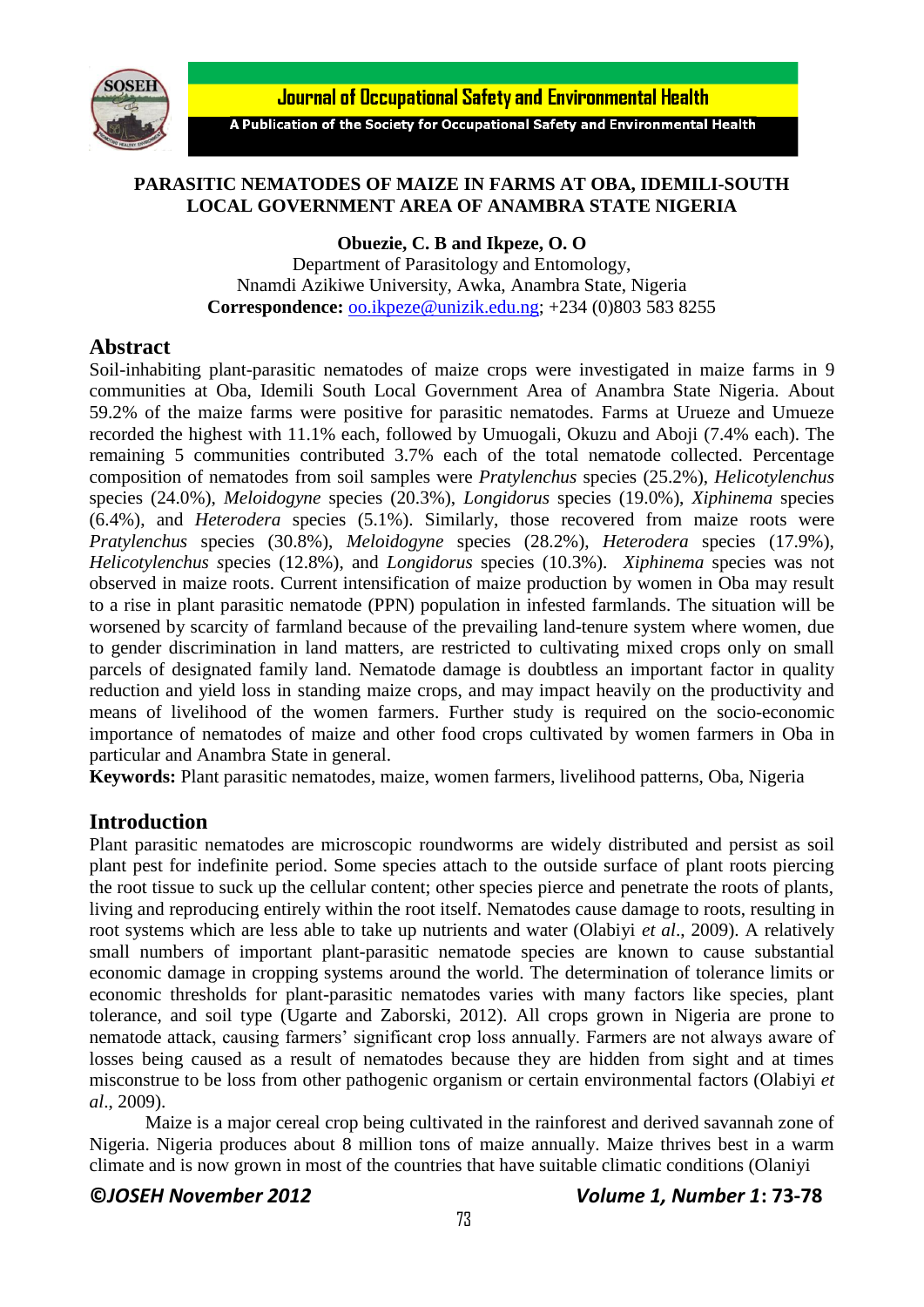### **Obuezie, C. B and Ikpeze, O. O (2012). Parasitic nematodes infesting maize farms in Oba, IDSLGA, Anambra State Nigeria**

and Adewale, 2012). This study is carried out because there have been a dearth of information on the nematodes affecting maize plants in Oba and thereby affecting the productivity and means of livelihood of women, whose major crop is maize, in the area. There are several species of nematodes or microscopic roundworms that can cause damage on maize. The groups of species most likely to cause damage to maize include: root-lesion nematodes (*Pratylenchus* spp.), root-knot nematodes (*Meloidogyne* spp.), needle nematodes (*Longidorus* spp.), sting nematodes (*Belonolaimus* spp.), stubby-root nematodes (*Paratrichodorus* spp.), Lance nematodes (*Hoplolaimus* spp.), spiral nematodes (*Helicotylenchus* spp.), cyst nematodes (*Heterodera* spp.) and dagger nematode (*Xiphinema americanum*) (Nicol *et al.*, 2011). The most important groups of plant parasitic nematodes demonstrated to be important limiting factors in maize production from all over the world are; the root knot nematodes, *Meloidogyne* species; the root lesion nematodes, *Pratylenchus* species; and the cyst nematodes, *Heterodera* species (McDonald and Nicol, 2005).Most of them have been recorded from roots and soil around maize roots with information on the biology or pathogenicity of many of these species not readily available. The effects of parasitic nematodes on production of grain maize have been studied.

The presence of nematode in the field depends on the soil type and its properties, other soil microorganisms, cropping history, climatic factors such as temperature and rainfall, tillage and the use of pesticides (Sweet and Wright, 2008). All plant-parasitic nematodes have piercing-sucking mouthparts called stylets, which they use to puncture the cell walls of fine roots and extract cellular contents. The needle and sting nematodes have particularly long stylets and feed only on cells that can be reached from outside the root; these nematodes are known collectively as ectoparasites. Other groups, including the root-lesion and root-knot nematodes, lay their eggs and also hatches the eggs into the juvenile stages in the soil before completely entering (J2) root tissue and move from cell to cell within the root as they feed; these nematodes are known as endoparasites (Ingham and Merrifield, 1996).

It is difficult to generalize about the symptom caused by nematodes because they vary with the nematode species, the number of nematodes present and the soil environmental factors. Damage can occur in any soil type, maize growing in well-drained soils, especially sandy soils, is most susceptible to damage. In poorly drained soil, nematode populations usually increase slowly or may even decline. The extent of nematode damage is often related to the growing conditions of the plant (Sweets and Wright, 2008). In maize, nematode problems are usually very difficult to detect because these pathogens usually cause uneven growth, without any clear above-ground symptoms. Uneven growth could be the result of several factors including other soil borne pathogens, poor drainage, soil compaction, and herbicide carry over; nematodes are rarely ever considered the cause of such problems. The levels of damage and yield loss depend on the type of nematode and the population level (Pierce *et al.,* 2009). According to Pierce *et al.,* 2009, it is rare to find a single type of nematode causing damage in any given maize field. Nematodes usually occur as a community comprised of different species and damage is usually the result of a nematode complex made up of several different types of nematodes. Nematodes cannot be eradicated from groves once they become established, so periodic management of populations may be required. According to Duncan *et al*., (2010), nematode control should be considered only after the results of soil and root sampling are available. These nematodes can be easily isolated from both soil and root samples for viewing and identification of the actual incriminating parasite(s); and this identification is essential for effective disease control (Rahman and Mian, 2010). The major aim of this study was to determine the type of soil-inhabiting parasitic nematode associated with maize in Oba, Idemili South Local Government Area (LGA) of Anambra State, Nigeria

## **Materials and Methods**

*Study Area***:** Oba [\(6°4′N 6°50′E\)](http://toolserver.org/~geohack/geohack.php?pagename=Oba,_Anambra¶ms=6_4_N_6_50_E_type:city_region:NG) in Idemili South Local Government Area (IDSLGA) of Anambra State, Nigeria. Oba is traversed by the Onitsha - Owerri Federal Highway, and is bounded by Ojoto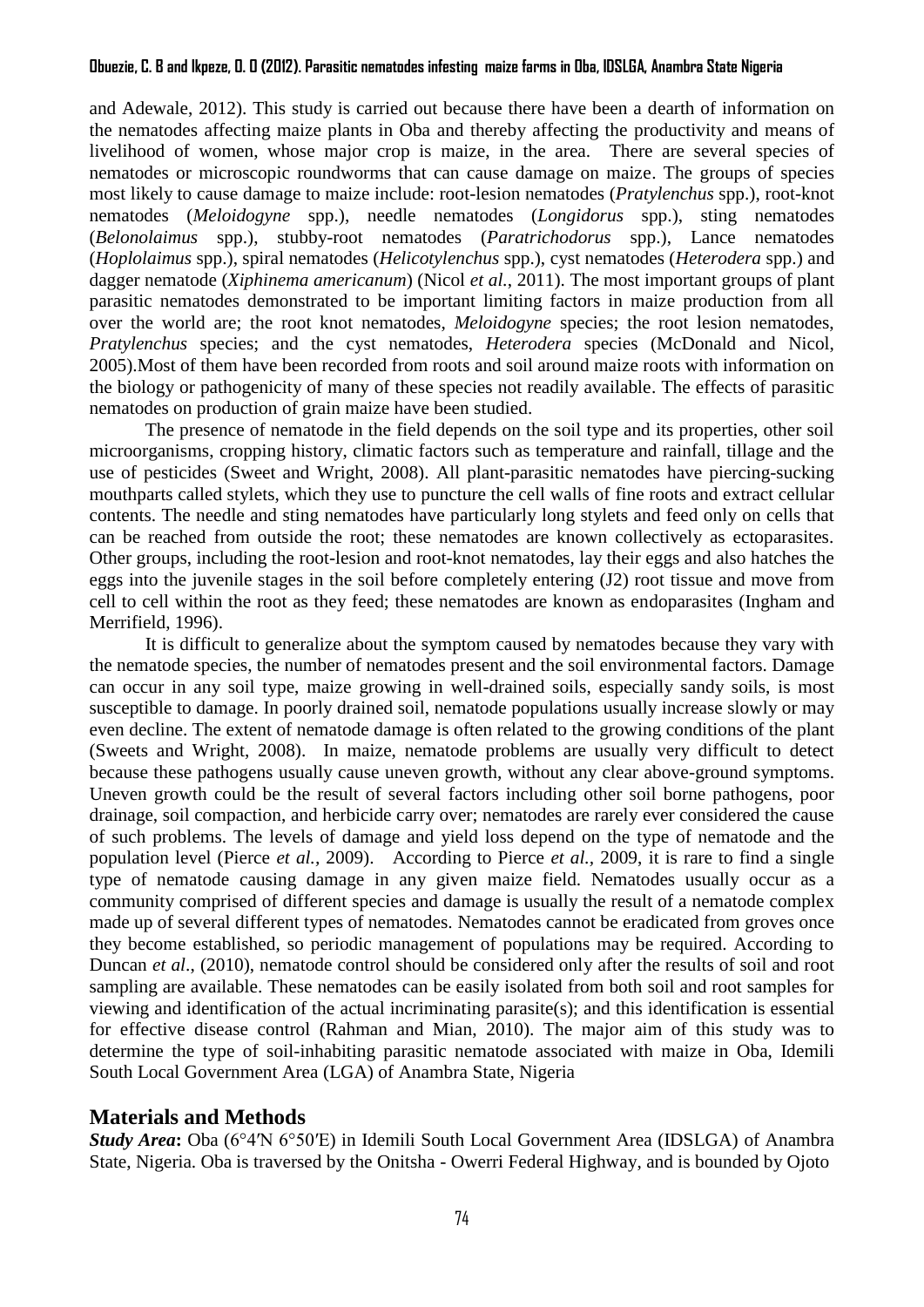to the East, and Ichi to the South. The nine farming Communities that constitute Oba are Urueze, Umu-ogali, Isu, Okuzu, Umueze, Aboime, Ifite, Aboji and Ezele. Fertility of the soil supports the cropping of Yam, cocoyam, maize and vegetables, although many homesteads keep domestic livestock such as chickens, goats and sheep.

*Sampling Techniques for Nematodes of Maize***:** Three (3) farms each were randomly selected for sampling from the nine (9) villages in Oba. Hence a total of twenty-seven (27) farms sampled. Five (5) maize plants were randomly selected for sampling from each of the 27 farms. Soil samples from around the roots of maize plant were also collected, using a hand trowel, along the four cardinal directions at the base of each plant so as to obtain much of the rhizosphere as possible. Soil samples were collected to a depth of 15-30cm with hand trowel. Samples (soil and root) from each farm were pooled and sealed in polythene bags and protected from the sun. The samples were properly labeled and taken to the Parasitology Laboratory at Nnamdi Azikiwe University, Awka for further analysis and identification of plant parasitic nematodes.

*Sample Analysis***:** Plant parasitic nematodes were extracted from the soil using the Extraction Tray method. Each composite soil samples were mixed thoroughly, using a coarse sieve, debris and stones were removed by passing the soil through the sieve into a suitable container. A sub-sample was removed using a beaker of known volume measuring 200g of soil. The paper napkin was placed in a plastic sieve and then placed on a plastic plate. The base of the sieve was fully covered by the paper napkin, and then it was labeled. The 200g of soil measured was placed on the tissue in the sieve. A set volume of water was added to the extraction plates between the edge of the sieve and the side of the plate, ensuring that water was not poured onto the paper napkin or soil. The set up was left undisturbed in the dark for 24 hours. Following this method, nine extraction trays were set up representing each of the nine villages. Nematodes were expected to move from the soil through the paper napkin into the water below, resting on the plates. After the extraction period, excess water from the sieve and the soil was drained into the plate. The soil and the paper napkin were removed and disposed. Water from the plate was poured into a labeled beaker. During counting and identification, the volume of the water was reduced by gently pouring off through a very small aperture sieve.

*Root Samples*: Maize roots were gently tapped in order to obtain the adherent soil. Roots were examined for gall formation. Using scissors, the roots were finely chopped and placed in a labeled dish. The chopped roots were thoroughly mixed together. A sub-sample was removed and weighed, 50g of root material was measured out using a measuring scales. The weighed sub-sample was placed on the paper napkin in the labeled sieve, placed on a plate. A set volume of water was added to the extraction plates and left for 24hrs.

*Identification of Nematodes*: Identification of nematodes to genera level was according to Coyne *et al.*, (2007).

# **Results and Discussions**

Plant parasitic nematodes recovered from the soil and roots sampled in maize farms at Oba were *Longidorus* spp., *Heterodera* spp., *Xiphinema* spp., *Helicotylenchus* spp., *Pratylenchus* spp., and *Meloidogyne* spp. Table 1 indicated that from the 27 farms sampled, 16 (59.2%) were positive for parasitic nematodes. Farms at Urueze and Umueze recorded the highest positive (11.1% each), followed by Umuogali, Okuzu and Aboji with 7.4% each. The other communities had 3.7% each.

Table 2 showed the composition and numbers of the nematodes encountered in soil samples as *Pratylenchus* species 20 (25.2%), *Helicotylenchus* species 19 (24.0%), *Meloidogyne* species 16 (20.3%), *Longidorus* species 15 (19.0%), *Xiphinema* species 5 (6.4%), and *Heterodera* species 4 (5.1%); while Table 3 indicated that the 39 nematodes recovered from root of maize sampled were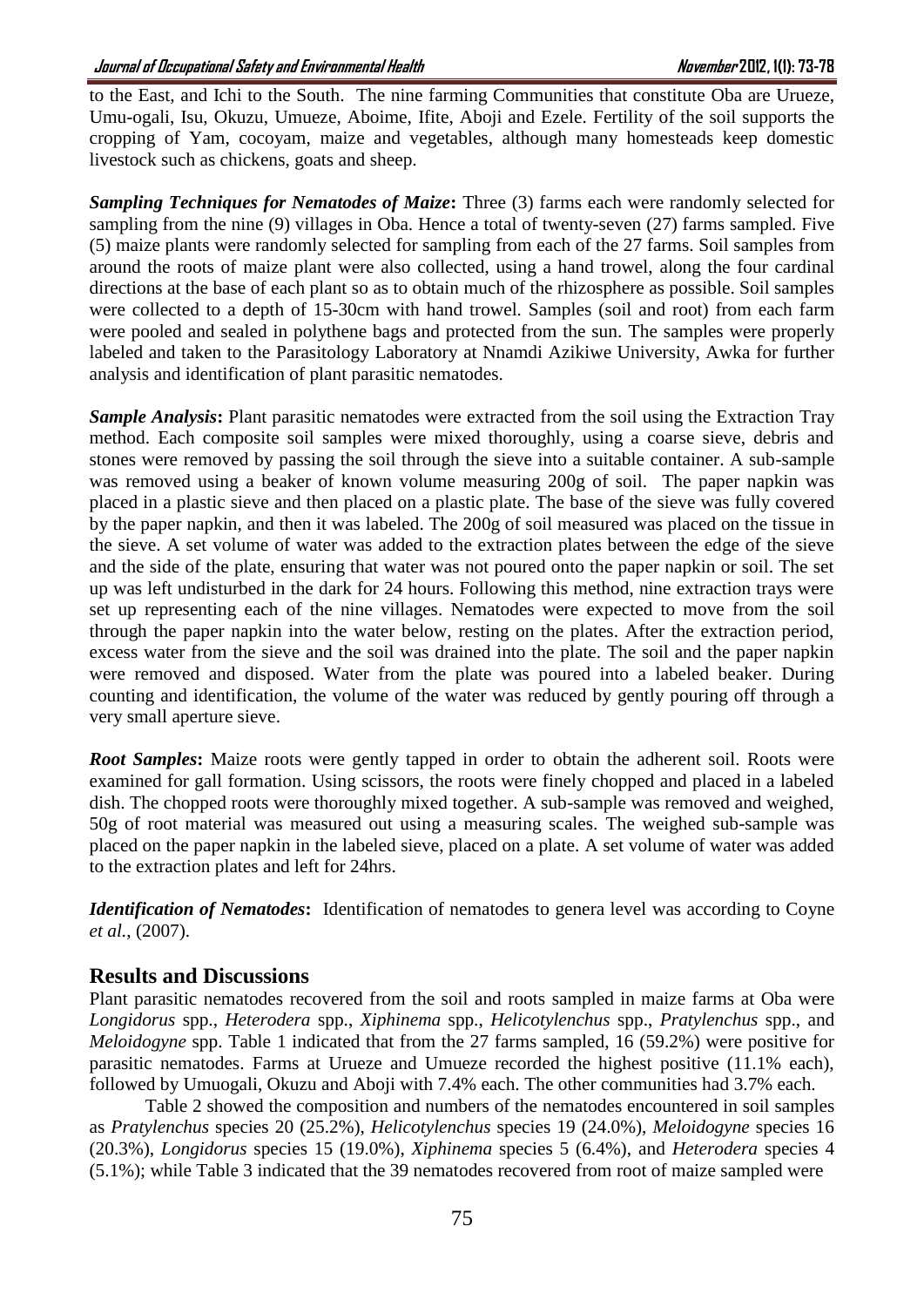**Obuezie, C. B and Ikpeze, O. O (2012). Parasitic nematodes infesting maize farms in Oba, IDSLGA, Anambra State Nigeria**  in the order *Pratylenchus* species 12 (30.8%), *Meloidogyne* species 11 (28.2%), *Heterodera* species 7 (17.9%), *Helicotylenchus s*pecies 5 (12.8%), and *Longidorus* species 4 (10.3%). *Xiphinema*  species was not encountered in maize roots. The overall distribution of plant nematodes in soil and root of maize sampled in Oba is shown in Table 4.

| <b>Table 1:</b> Overall blevalence of hemaloges in son from family in communities sampled in Oba |           |                  |      |     |                         |                         |     |  |  |  |  |  |
|--------------------------------------------------------------------------------------------------|-----------|------------------|------|-----|-------------------------|-------------------------|-----|--|--|--|--|--|
| <b>Site</b>                                                                                      |           | Samples examined |      |     | <b>Positive Samples</b> | <b>Negative Samples</b> |     |  |  |  |  |  |
|                                                                                                  |           | No.              | %    | No. |                         | No.                     |     |  |  |  |  |  |
|                                                                                                  | Urueze    |                  | 11.1 |     | 11.1                    |                         | 0.0 |  |  |  |  |  |
|                                                                                                  | Umu-ogali |                  | 11.1 |     | 7.4                     |                         | 3.7 |  |  |  |  |  |
|                                                                                                  | Isu       |                  | 11.1 |     | 3.7                     |                         |     |  |  |  |  |  |
|                                                                                                  | Okuzu     |                  | 11.1 |     | 74                      |                         | 3.7 |  |  |  |  |  |

**Table 1:** Overall prevalence of nematodes in soil from farms in communities sampled in Oba

 Umueze 3 11.1 3 11.1 0 0.0 Aboime 3 11.1 1 3.7 2 7.4 7 Ifite 3 3 11.1 1 3.7 2 7.4 Aboji 3 11.1 2 7.4 1 3.7 Ezele 3 11.1 1 3.7 2 7.4 **Total 27 99.9 16 59.2 11 40.7**

**Table 2:** Percentage composition of nematodes in soils from farms in communities sampled in Oba

| <b>Site</b> | Total |       | Practy. |      | Longid. |      | Helico. |      | Xiphi. |     | Meloid. |      | Hetero. |     |
|-------------|-------|-------|---------|------|---------|------|---------|------|--------|-----|---------|------|---------|-----|
|             | No.   | %     | No.     | %    | No.     | %    | No.     | %    | No.    | %   | No.     | %    | No.     | %   |
|             | 14    | 17.7  | 3       | 3.8  | 2       | 2.5  |         | 5.0  |        | 1.3 | 3       | 3.8  |         | 1.3 |
|             | 15    | 19.0  | 4       | 5.0  | 2       | 2.5  | 2       | 2.5  | 2      | 2.5 | 3       | 3.8  | 2       | 2.5 |
|             | 9     | 11.4  | 2       | 2.5  |         | 1.3  | 3       | 3.8  | 0      | 0.0 | 3       | 3.8  |         | 0.0 |
|             | 13    | 16.5  |         | 8.8  |         | 1.3  | 3       | 3.8  | 0      | 0.0 | 2       | 2.5  | 0       | 0.0 |
| :5          | 9     | 11.4  | 2       | 2.5  | 3       | 3.8  | 2       | 2.5  |        | 1.3 |         | 1.3  | 0       | 0.0 |
| 6           | 5     | 6.4   | 0       | 0.0  | 2       | 2.5  |         | 1.3  | 0      | 0.0 | 2       | 2.5  | 0       | 0.0 |
|             |       | 8.8   |         | 1.3  | っ       | 2.5  | з       | 3.8  |        | 0.0 |         | 1.3  |         | 0.0 |
| 8           | 3     | 3.8   |         | 0.0  |         | 1.3  |         | 1.3  |        | 1.3 |         | 0.0  |         | 0.0 |
|             | 4     | 5.0   |         | 1.3  |         | 1.3  |         | 0.0  |        | 0.0 |         | 1.3  |         | 1.3 |
| Total       | 79    | 100.0 | 20      | 25.2 | 15      | 19.0 | 19      | 24.0 | 5      | 6.4 | 16      | 20.3 |         | 5.1 |

**Table 3:** Percentage composition of nematodes in roots of maize in communities sampled in Oba

| <b>Site</b> | <b>Nematodes</b>            |       |             |       |     |             |     |              |     |             |     |              |  |
|-------------|-----------------------------|-------|-------------|-------|-----|-------------|-----|--------------|-----|-------------|-----|--------------|--|
|             | Total                       |       | Praty. spp. |       |     | Heter. spp. |     | Meloid. spp. |     | Longi. spp. |     | Helico. spp. |  |
|             | No.                         | %     | No.         | %     | No. | %           | No. | %            | No. | %           | No. | %            |  |
|             | 5                           | 12.82 | 2           | 5.13  |     | 2.56        | 2   | 5.13         | 0   | 0.00        | 0   | 0.00         |  |
| 2           | 4                           | 10.25 |             | 2.56  |     | 2.56        | 2   | 5.13         | 0   | 0.00        | 0   | 0.00         |  |
| 3           | 5                           | 12.82 |             | 2.56  | 2   | 5.13        | 0   | 0.00         |     | 2.56        |     | 2.56         |  |
| 4           | 6                           | 15.30 | 3           | 7.70  | 0   | 0.00        |     | 2.56         | 0   | 0.00        | 2   | 5.13         |  |
| 5           | 3                           | 7.70  | 0           | 0.00  |     | 2.56        | 0   | 0.00         | 0   | 0.00        | 2   | 5.13         |  |
| 6           | 5                           | 12.82 |             | 2.56  |     | 2.56        | 3   | 7.70         | 0   | 0.00        | 0   | 0.00         |  |
|             | 4                           | 10.25 | 3           | 7.70  | 0   | 0.00        |     | 2.56         | 0   | 0.00        | 0   | 0.00         |  |
| 8           | 3                           | 7.70  | 0           | 0.00  | 0   | 0.00        | 2   | 5.13         |     | 2.56        | 0   | 0.00         |  |
| 9           | 4                           | 10.25 |             | 2.56  |     | 2.56        | 0   | 0.00         | າ   | 5.13        | 0   | 0.00         |  |
| Total       | 39<br>100.00<br>12<br>30.80 |       |             | 17.90 | 11  | 28.20       | 4   | 10.30        | 5   | 12.80       |     |              |  |

**Table 4:** Overall distribution of nematodes in soil and root of maize plant sampled in Oba

|              | Genera of plant nematode |      |              |      |             |      |            |      |            |     |             |     |       |      |
|--------------|--------------------------|------|--------------|------|-------------|------|------------|------|------------|-----|-------------|-----|-------|------|
| Sample       | Practy. spp.             |      | Helico, spp. |      | Meloid, spp |      | Longi. spp |      | Xiphi. spp |     | Hetero, spp |     | Total |      |
|              | No.                      | %    | No.          | %    | No.         | %    | No.        | %    | No.        | %   | No.         | %   | No.   | %    |
| Soil         | 20                       | 16.9 | 19           | 16.1 | 16          | 13.6 | 15         | 12.7 |            | 4.2 |             | 3.4 | 79    | 66.9 |
| Maize Root   | 12                       | 10.2 | b            | 4.2  |             | 9.3  | 4          | 3.4  |            | 0.0 |             | 5.9 | 39    | 33.1 |
| <b>Total</b> | 32                       | 27.1 | 24           | 20.3 | 27          | 22.9 | 19         | 16.1 |            | 4.2 |             | 9.3 | 118   | 100  |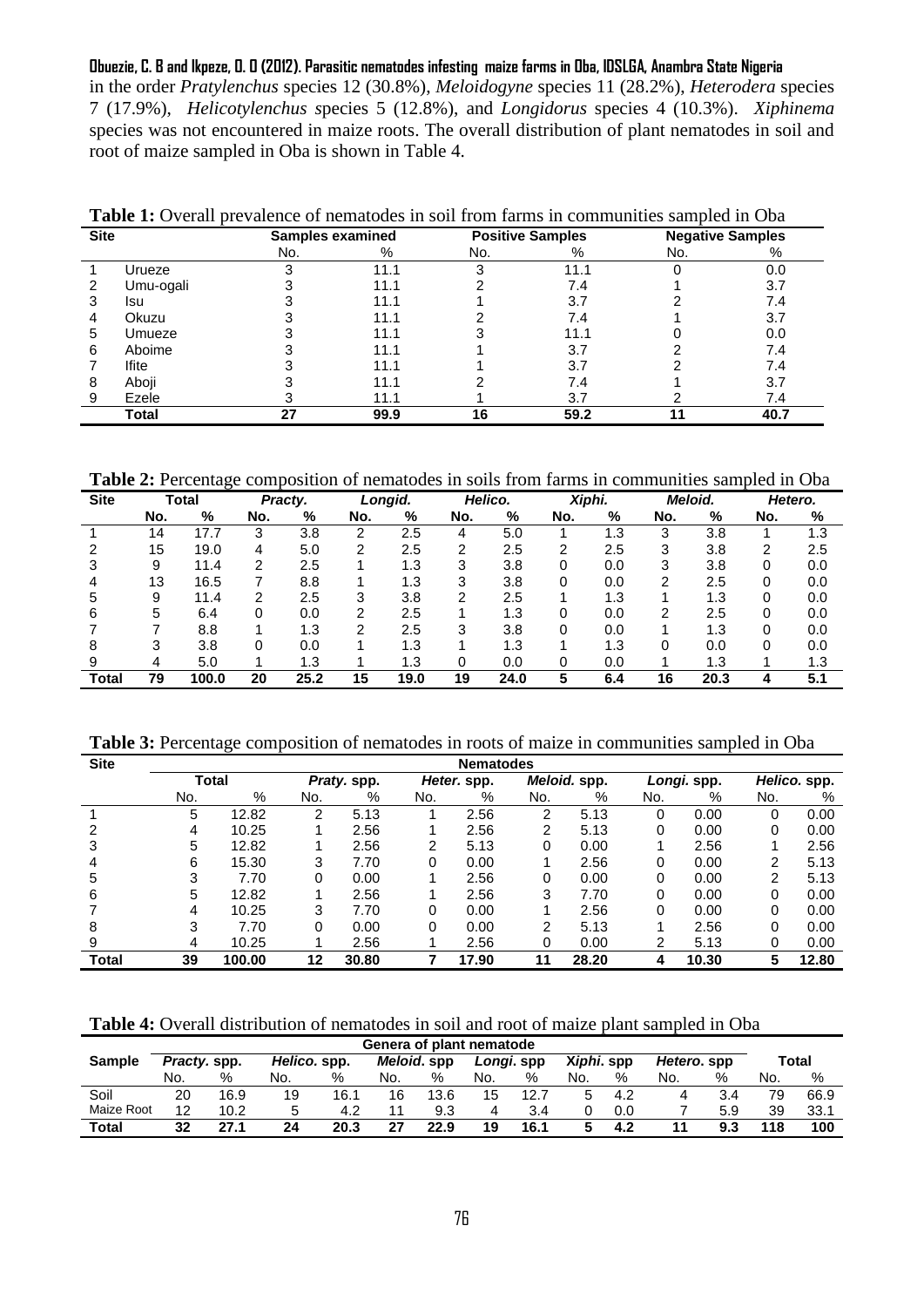

Figure 1 showed clearly that with the exception of *Heterolenchus* spp., more of the nematodes were recovered from the soil than in the roots of maize plants. However the presence of six species of parasitic nematodes within the roots was an indication that maize plants in Oba are subjected to nematode attack. The intensification of agriculture has led to continuous change and lack of stability in the ecosystem, making conditions favourable for certain species of plant parasitic nematodes while exerting immense selection pressure upon others. From the nine villages sampled in Oba, nematodes are most prevalent in Urueze and Umueze, more prevalent in Umu-ogali, Okuzu, and Aboji and least prevalent in nematode include; Isu, Aboime, Ifite and Ezele. The reason for the number of positive samples encountered in these areas could be because of the use of fertilizers by the farmers to enhance growth of their crops thereby leading to development of the natural enemies of the nematodes which leads to the killing of these nematodes. These corroborate with the findings of Abawi and Moktan, (2010) and Mohamed *et al*., (2011), which is that chemicals or organic matters reduces nematode population.

The presence of different genera of nematodes is in line with the findings of Pierce *et al.,* 2009, who reported that Nematodes usually occur as a community comprised of different species and damage is usually the result of a nematode complex made up of several different types of nematodes. *Pratylenchus* and *Meloidogyne* species are endoparasites but were encountered more in the soil than in root, perhaps due to the fact that part of their life stages (juvenile stage) are found in the soil (Ingham and Merrifield, 1996). *Heterodera* spp. which is an endoparasite is found more in the root than in the soil. *Longidorus* spp., *Helicotylenchus* spp. and *Xiphinema* spp. are found more in the soil than in the root because they are ectoparasite of maize plants but feeds on the roots of maize from the soil (Ingham and Merrifield, 1996). From this study, the relatively low number of nematodes encountered in both soil and root samples could be as a result of the soil texture, the use of domestic organic matters in the farm (Talwana *et al*., 2008, Mohamed *et al*., 2011). With the current intensification of maize production by women, as observed in Oba, there is potential danger that a rise in plant parasitic nematode (PPN) population could occur in infested plots which are cultivated with maize continuously.

#### **Conclusion and Recommendations**

Maize are vulnerable to nematode damage as they reduce the yield and quality as a result of root gallings, root lesions, dry and soft rots of the seeds depending on the type of plant parasitic nematodes present. Plant-parasitic nematodes damage is an important factor in quality reduction and yield loss in maize in the field, and may impact heavily on the productivity and means of livelihood of the women farmers who engage in maize cultivation. The presence of plant parasitic nematodes could constitute serious impediments to the growth and yield of maize in Oba. Further